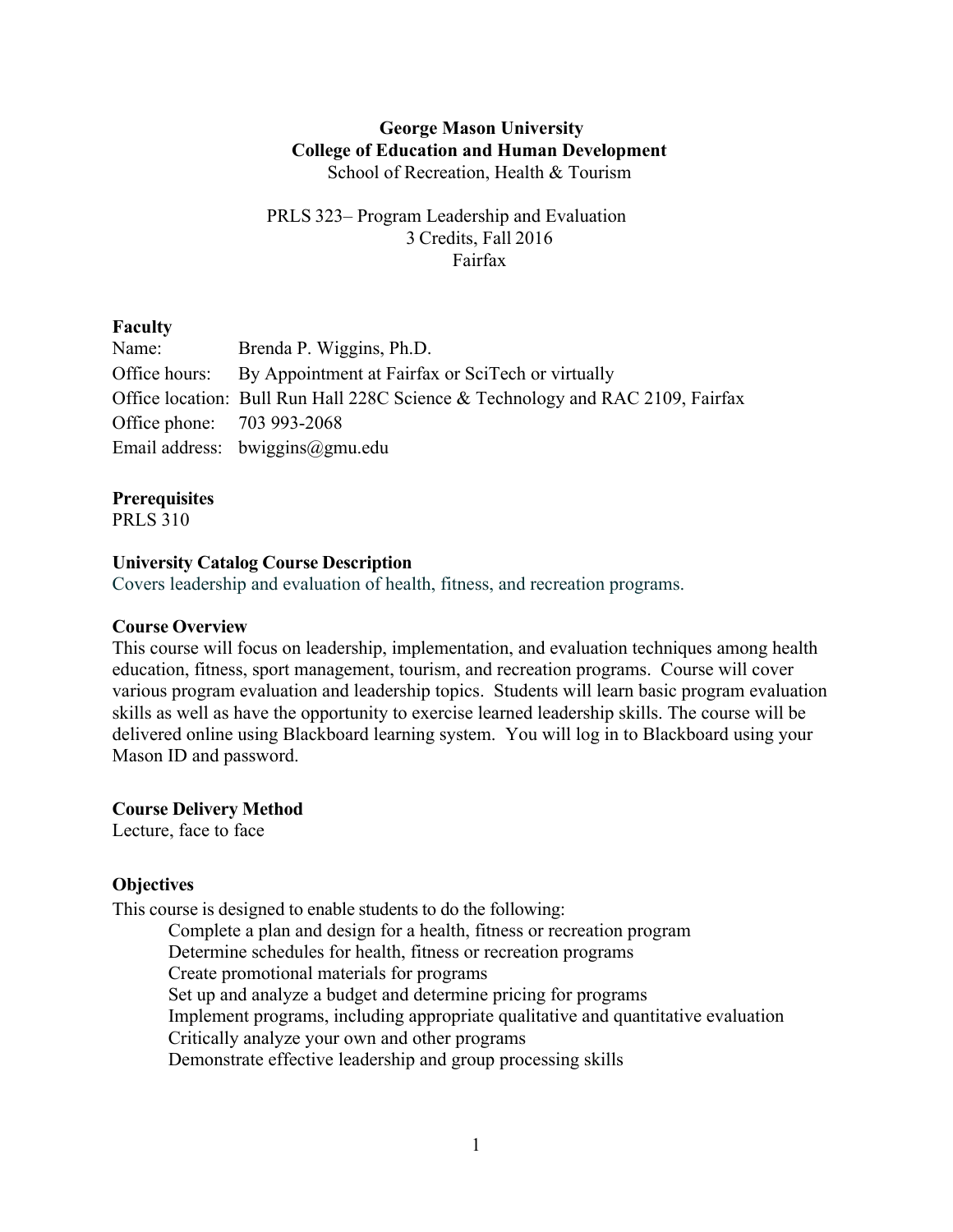#### **Professional Standards**

Further, upon completion of this course, students will meet the following professional accreditation standards from the 2013 Council on Accreditation of Parks, Recreation, and Tourism Related Professions (COAPRT) standards met:

7.02 Students graduating from the program shall be able to demonstrate the ability to design, implement, and evaluate services that facilitate targeted human experiences and that embrace personal and cultural dimensions of diversity.

#### **Required Texts**

Jordan, D. J. (2007). *Leadership In Leisure Services: Making a Difference (3rd ed.).*  State College, PA: Venture Publishing, Inc.

Henderson, K. A., & Bialeschki, M. (2010). *Evaluating Leisure Services: Making Enlightened Decisions (3rd ed.).* State College, PA: Venture Publishing, Inc. Additional articles may be posted on Blackboard.

| <b>Course Performance Evaluation</b>         | <b>Points</b> |
|----------------------------------------------|---------------|
| <b>Evaluation Questionnaire Development</b>  | 5             |
| <b>Evaluation Questionnaire Distribution</b> | 10            |
| <b>Evaluation Questionnaire Assessment</b>   | 5             |
| Leadership Visit and Evaluation              | 15            |
| Discussion Board Participation               | 15            |
| Test 1 (Evaluating Leisure Services)         | 25            |
| Test 2 (Leadership in Leisure Services)      | 25            |
|                                              | 100           |

#### **Course Performance Evaluation**

**Evaluation Questionnaire Development:** Create a questionnaire appropriate for distribution to the Burke Lake Ghost Train event. Participants will be asked to assess on one page their satisfaction with the weekend Halloween event.

**Evaluation Questionnaire Distribution (on location):** Students will come to Burke Lake Park either Saturday, Oct. 29 *or* Sunday, Oct. 30 for three hours and one half hours to help evaluate this annual community event. After (1) checking in at the Volunteer Tent then (2) ride the Ghost Train to get a feel for the event before (3) heading to the Survey Tent to distribute the developed questionnaire. The face to face time will be three and one half hours either approximately 10:00a.m. to 1:30p.m. or 1:30p.m. to 5:00p.m. Saturday or Sunday.

**Evaluation Questionnaire Assessment:** Help tally questionnaires to gain data for distribution to Fairfax County Park Authority officials.

**Leadership Visit and Evaluation:** Identify a local community meeting (off campus) then get permission from the instructor prior to attending. Evaluate the experience using the rubric provided by the instructor.

**Discussion Board Participation:** Add to the weekly upload.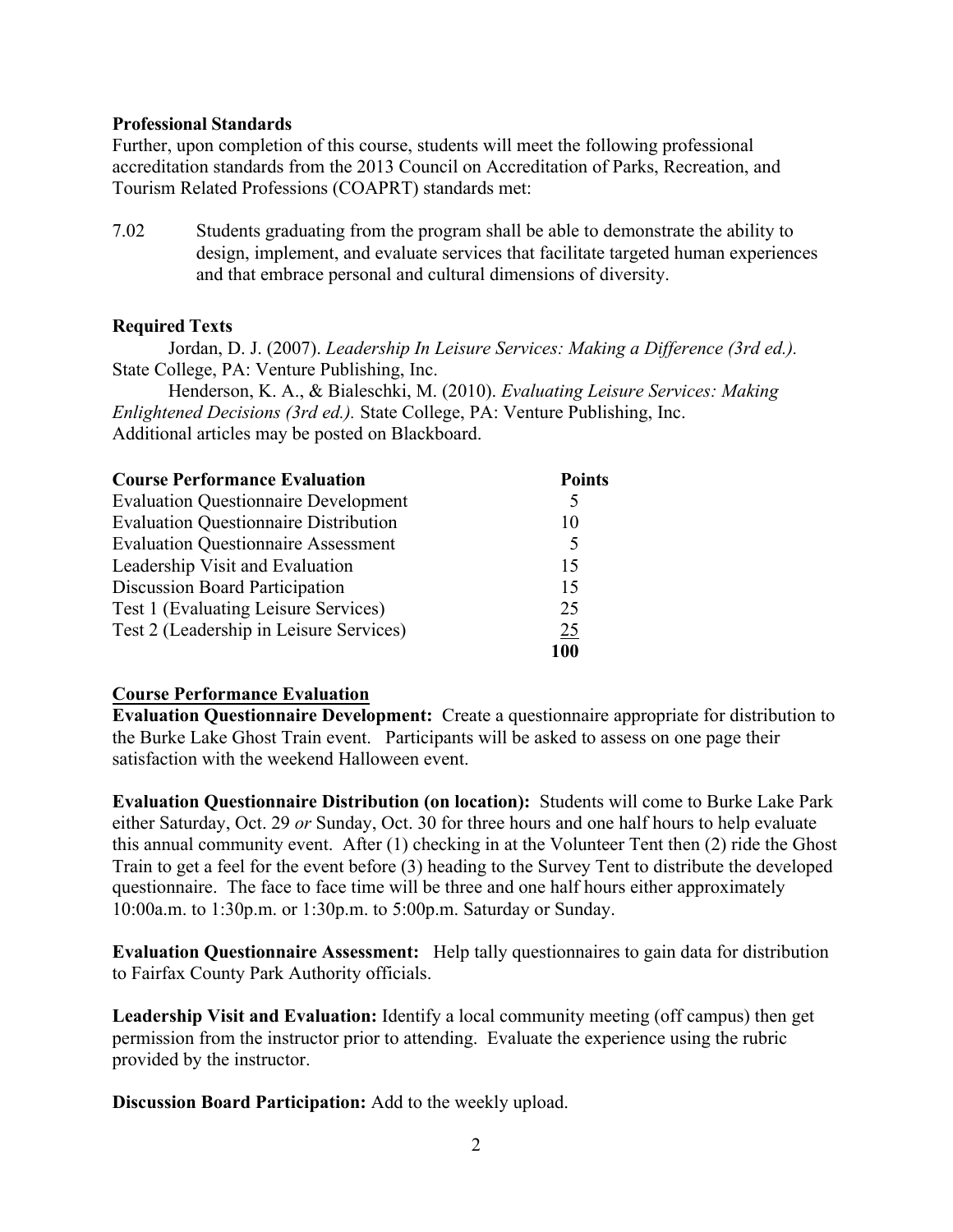**Test 1** on the (*Evaluating Leisure Services*) text **Test 2** on the (*Leadership in Leisure Services*) text

## **Grading Policies**

GRADING 94 -100 A 90 - 93 A-88 - 89 B+ 84 - 87 B 80 - 83 B-78 - 79 C+ 74 - 77 C 70 - 73 C- $60 - 69$  D  $0 - 59$  F

## **Professional Dispositions and Integrity**

Students are expected to exhibit professional behaviors and dispositions at alltimes.

## **Core Values Commitment**

The College of Education and Human Development is committed to collaboration, ethical leadership, innovation, research-based practice, and social justice. Students are expected to adhere to these principles: http://cehd.gmu.edu/values/.

## **GMU Policies and Resources for Students**

## *Policies*

- Students must adhere to the guidelines of the Mason Honor Code (see http://oai.gmu.edu/themason-honor-code/).
- Students must follow the university policy for Responsible Use of Computing (see http://universitypolicy.gmu.edu/policies/responsible-use-of-computing/).
- Students are responsible for the content of university communications sent to their Mason email account and are required to activate their account and check it regularly. All communication from the university, college, school, and program will be sent to students **solely** through their Mason email account.
- Students with disabilities who seek accommodations in a course must be registered with George Mason University Disability Services. Approved accommodations will begin at the time the written letter from Disability Services is received by the instructor (see http://ods.gmu.edu/).
- Students must follow the university policy stating that all sound emitting devices shall be silenced during class unless otherwise authorized by the instructor.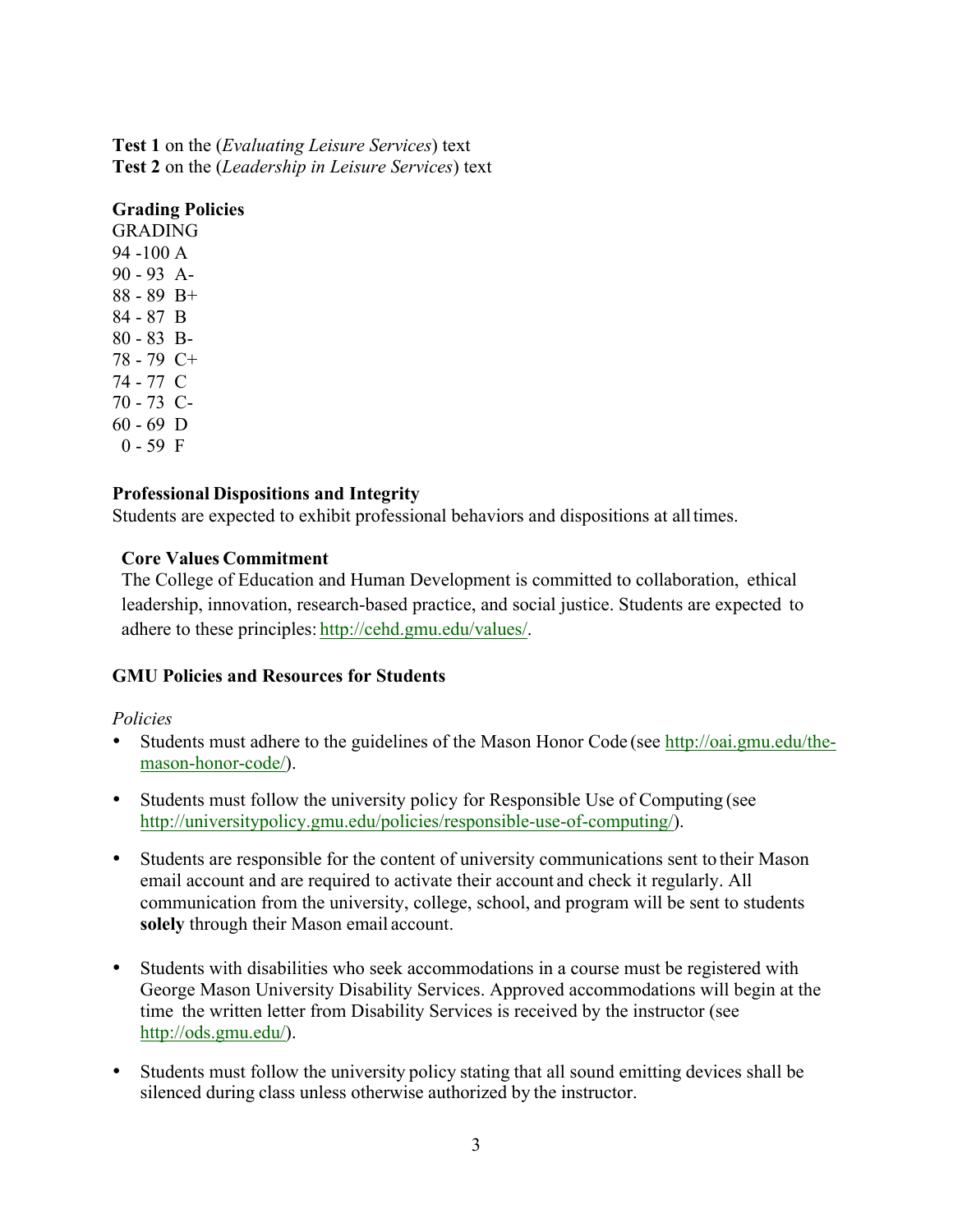### *Campus Resources*

- Support for submission of assignments to Tk20 should be directed to tk20help@gmu.edu or https://cehd.gmu.edu/api/tk20. Questions or concerns regarding use of Blackboard should be directed to http://coursessupport.gmu.edu/.
- The George Mason University Writing Center staff provides a variety of resources and services (e.g., tutoring, workshops, writing guides, handbooks) intended to support students as they work to construct and share knowledge through writing (see http://writingcenter.gmu.edu/).
- The George Mason University Counseling and Psychological Services (CAPS) staff consists of professional counseling and clinical psychologists, social workers, and counselors who offer a wide range of services (e.g., individual and group counseling, workshops and outreach programs) to enhance students' personal experience and academic performance (see http://caps.gmu.edu/).
- The George Mason University Office of Student Support staff helps students negotiate life situations by connecting them with appropriate campus and off-campus resources. Students in need of these services may contact the office by phone (703-993-5376). Concerned students, faculty and staff may also make a referral to express concern for the safety or well-being of a Mason student or the community by going to http://studentsupport.gmu.edu/, and the OSS staff will follow up with the student.

# **For additional information on the College of Education and Human Development, please visit our website https://cehd.gmu.edu/.**

## **Class Schedule**

| <b>DATE</b>      | <b>TOPIC</b>                                           | <b>READINGS/ASSIGNMENT DUE</b>       |
|------------------|--------------------------------------------------------|--------------------------------------|
| Week of Aug. 30  | Introduction to Evaluation                             | EVAL 1.1, 1.2                        |
| Week of Sept. 6  | Introduction to Foundations for Evaluation             | EVAL 1.3, 1.4, 1.5, 1.6              |
| Week of Sept. 13 | Evaluation: Why, How, and When<br>Models               | EVAL 1.7, 1.8, 1.9, 1.10             |
| Week of Sept. 20 | Developing a Plan<br>Quantitative vs. Qualitative data | EVAL 2.1, 2.4, 2.5, 2.6, 2.7,<br>2.8 |
| Week of Sept. 27 | <b>Survey Instruments</b>                              | EVAL 2.9, 2.10, 2.11, 2.12,<br>2.16  |

## TENTATIVE COURSE SCHEDULE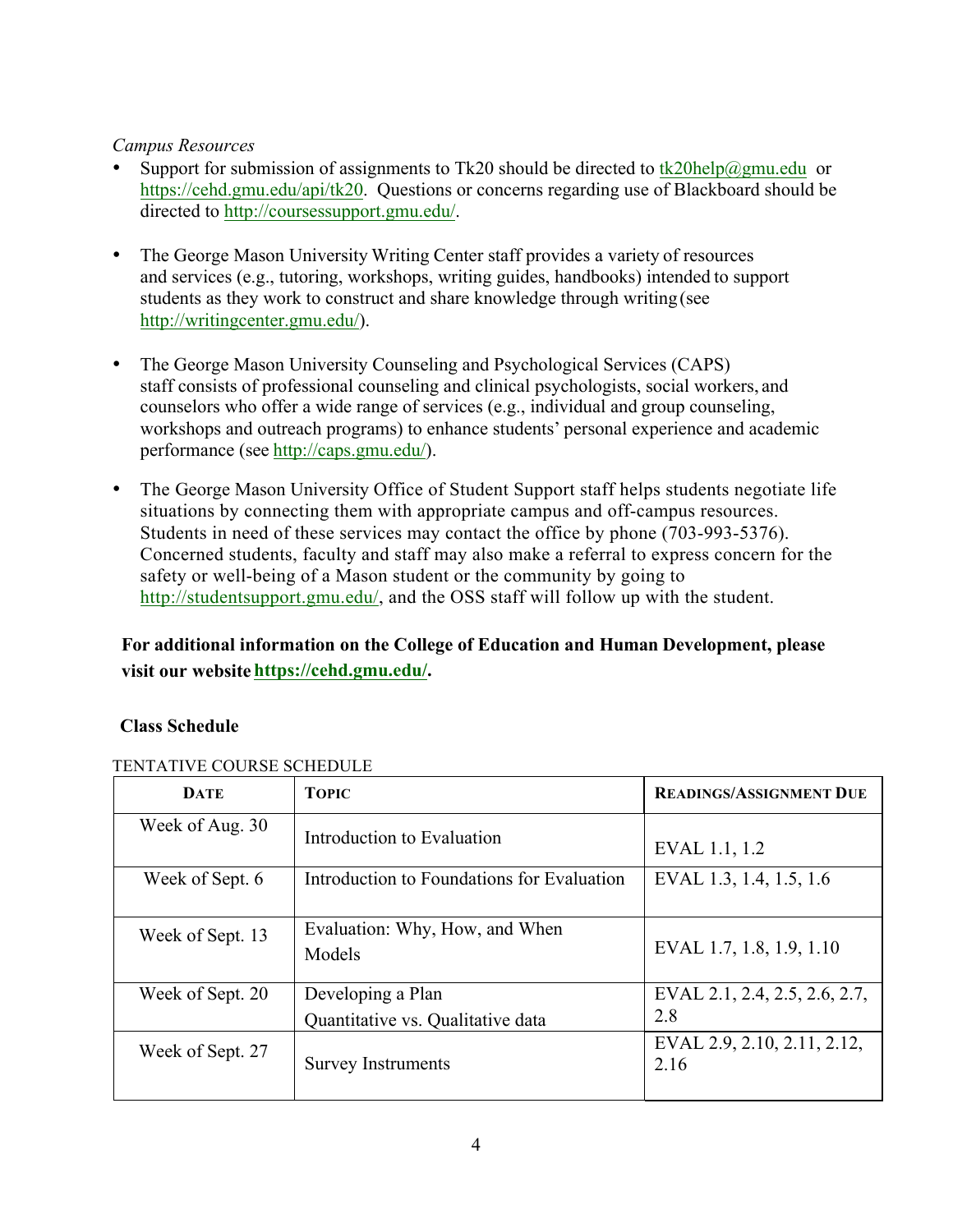| <b>DATE</b>                             | <b>TOPIC</b>                                                                                              | <b>READINGS/ASSIGNMENT DUE</b>                                                                     |
|-----------------------------------------|-----------------------------------------------------------------------------------------------------------|----------------------------------------------------------------------------------------------------|
| Week of Oct. 4                          | Observations                                                                                              | EVAL 3.2, 3.7                                                                                      |
| Week of Oct. 11                         | Data Reporting                                                                                            | EVAL 4.1, 4.2, 4.3, 4.4, 4.5,<br>4.6                                                               |
| Tuesday, Oct. 18                        | Midterm on Evaluating Leisure Services                                                                    | <b>Evaluation Questionnaire</b><br>Development                                                     |
| Week of Oct. 25<br>Saturday, Oct. 29 or | <b>Understanding Leadership</b><br>Leadership Theories & Styles<br>Volunteer-Ghost Train, Burke Lake Park | LLS CH <sub>1</sub><br>LLS CH <sub>2</sub><br><b>Evaluation Questionnaire</b>                      |
| Sunday, Oct. 30                         | Volunteer-Ghost Train, Burke Lake Park                                                                    | <b>Distribution (On Location)</b>                                                                  |
| Week of Nov. 1                          | Leadership and Human Development<br>Group Dynamics                                                        | LLS CH <sub>3</sub><br>LLS CH <sub>4</sub>                                                         |
| Week of Nov. 8                          | <b>Communication Skills for Leaders</b><br>Nonverbal Communication                                        | LLS CH <sub>5</sub><br>LLS CH <sub>6</sub><br><b>Evaluation Questionnaire</b><br><b>Assessment</b> |
| Week of Nov. 15                         | Managing Difficulties<br>Managing and Motivating Participant                                              | LLS CH <sub>7</sub><br>LLS CH <sub>8</sub>                                                         |
| Week of Nov. 22                         | Diversity and Leisure Services Leadership                                                                 | LLS CH <sub>9</sub>                                                                                |
| Week of Nov. 29                         | Values and Ethics in Leisure Services<br>Direct Leadership                                                | LLS CH <sub>10</sub><br>LLS CH <sub>12</sub>                                                       |
| Week of Dec. 6                          | Leadership in Practice                                                                                    | LLS CH <sub>13</sub><br><b>Leadership Visit and</b><br><b>Evaluation Completed</b>                 |
| Tuesday, Dec. 13                        | Exam on Leadership in Leisure Services                                                                    |                                                                                                    |

Note: Faculty reserve the right to alter the schedule as necessary, with notification to students.

# **Leadership Visit Evaluation Rubric**

| <b>Category</b> | <b>Qualities of</b> | <b>Points</b>   | Comments |
|-----------------|---------------------|-----------------|----------|
|                 | Leadership          | (Lowest) to $5$ |          |
|                 |                     | (Highest)       |          |